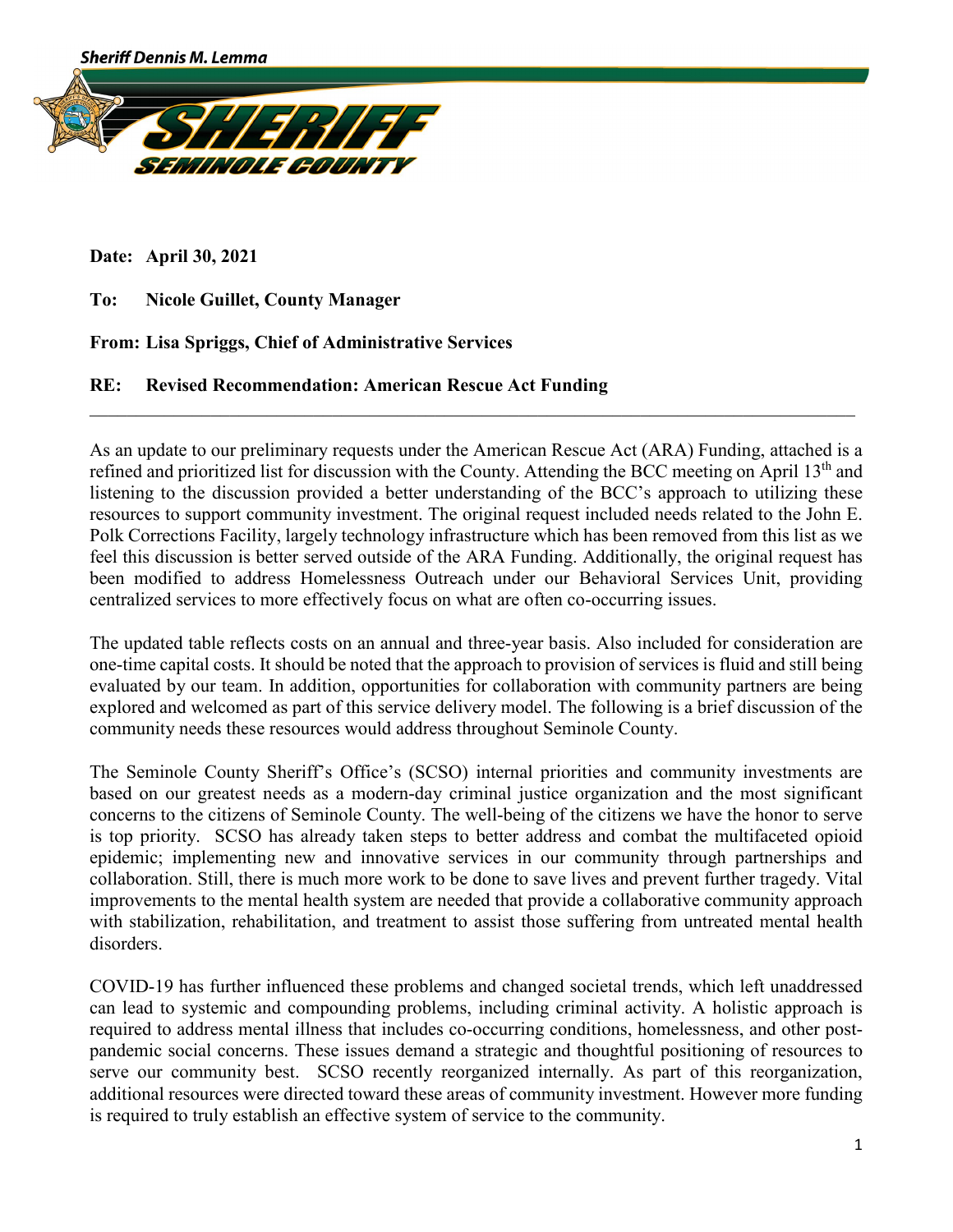

# **Mental Health and Substance Abuse (Adult Behavioral Services)**

The COVID19 pandemic has had a tremendous impact on the health and wellbeing of our community. Impacts that will have lasting effects on our citizens that will be felt for years to come. The pandemic has resulted in an increase in substance use disorders and mental health disorders. A recent study found that 4 in 10 adults reported experiencing anxiety or depression which was up from 1 in 10 in 2019. A survey from June 2020 revealed 13% of adults reported new or increased substance use due to pandemic related stress.

There has been an increase in mental health disorders including Baker Acts, suicides, suicide attempts, and people suffering from anxiety and depression. In 2020, Seminole County averaged 236 baker acts per month, for the first quarter of 2021 the average number of Baker Acts per month is 272. There has been an increase in Risk Protection Orders (RPOs) both submitted, granted and renewed; with roughly 70% of all individuals under a RPO having a related mental health incident or Baker Act. Additional resources are requested to address the increase in mental health crisis incidents including Baker Acts, arrests of individuals with mental health issues, the need for more participation in diversion programs/courts, and assisting/navigating those struggling with mental health issues by offering services and providing follow-up services.

There has been an increase in overdoses with a monthly average of 38 in 2019, 49 in 2020 and an average of 72 per month for the first quarter of 2021. The SCORE team responds to non-fatal drug overdoses and community referrals providing navigation through the treatment process and follow-up. With the increase in overdoses and referrals, resources are requested to provide additional staffing to the response team to adjust the case load to a manageable level.

### **Homelessness Outreach (Behavioral Services)**

Crime is a symptom of another problem. Mental health and substance abuse are two of the most frequent conditions contributing to criminality. These two factors are also seen to occur in our homeless population in Seminole County. In recent months, approximately 20% of the homeless individuals contacted by law enforcement have previously been taken into custody under a Baker Act. From January of 2020 to February 2021, 278 homeless individuals overdosed, which is an average of 20 overdose incidents per month. Additionally, individuals living under these circumstances are more susceptible to become victims of crime. In unincorporated Seminole County alone, there are 44 documented homeless camps, of which 19 are active as of March 19, 2021.

Despite the social service agencies which are available to the homeless within Seminole County, many homeless persons will not encounter or explore their options as they are unaware of the availability of them, are unwilling to work with them, or simply do not have the means or transportation to access them. Many individuals who experience homelessness have or are also experiencing mental health and substance abuse issues. Additionally, social service agencies' outreach efforts are conducted at fixed locations and do not proactively communicate with the homeless who do not seek out their services. Because of this, much of the homeless population is underserved.